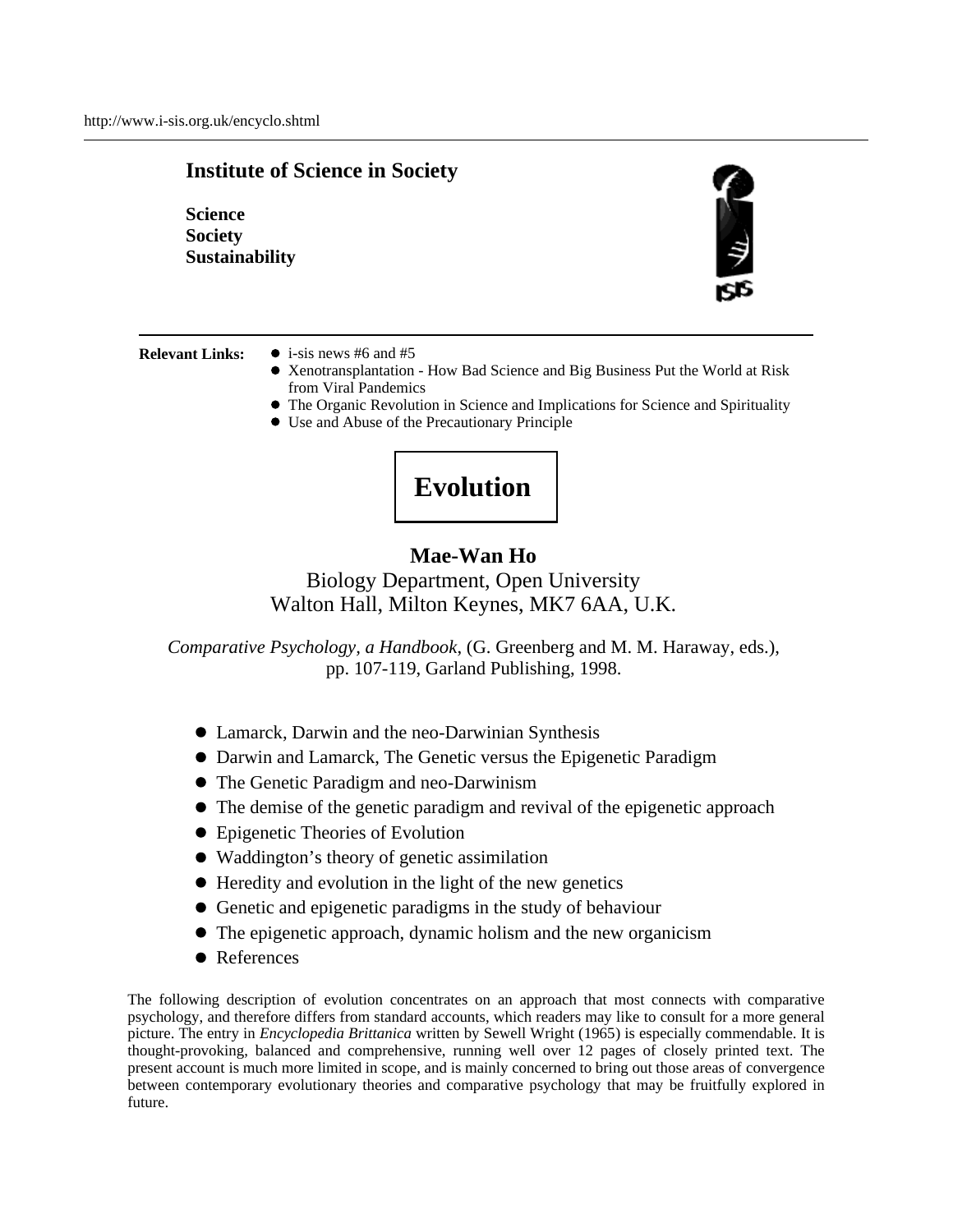## **Lamarck, Darwin and the neo-Darwinian Synthesis**

Evolution refers to the natural (as opposed to supernatural) origin and transformation of the living inhabitants of the planet earth throughout its geological history to the present day. Many have speculated on evolution since the time of the Greeks. The ideas which have come down to us, however, originate in the European Enlightenment. This period saw the beginning of Newtonian mechanics, mathematics and other modern scientific developments, including John Ray's species concept and C. Linnaeus' system for classifying organisms. The power of rational thought in science to explain the material universe presented a deep challenge to received wisdom, especially the biblical account of creation according to the Christian Church. Evolution by natural processes -- as opposed to special creation by God - was already on the mind of most educated people. Linnaeus came to accept a limited transformation of species later in his life; other prominent figures who wrote on the possibility of evolution include the naturalist, G.L. Buffon and Charles Darwin's grandfather, Erasmus Darwin.

The first *comprehensive* theory of evolution is due to Jean Baptiste de Lamarck (1809) who was very much a product of the Enlightenment, both in his determination to offer a naturalistic explanation of evolution and in his systems approach. Thus, he dealt at length with physics, chemistry and geology before embarking on presenting evidence that biological evolution has occurred. He also suggested a mechanism of evolution, whereby new species could arise through changes in the relationship between the organism and its environment in the *pursuance of its basic needs*, which produce new modifications in its characteristics that become inherited after many successive generations.

Lamarck's theory was widely misrepresented to be merely "the inheritance of acquired characters", or caricatured as changes resulting from the "wish" fulfillment of the organism. Half a century later, Charles Darwin was to include a number of Lamarck's ideas in his own theory of evolution by natural selection. The theories of evolution and heredity are closely intertwined in their historical development. Just as evolutionists needed a theory of heredity, so plant breeders in the eighteenth century who inspired Mendel's discovery of genetics were motivated by the question as to whether new species could evolve from existing ones. In accounting for change or transformation, it is also necessary to locate where constancy or stability resides.

Darwin's (1859) theory of evolution by natural selection states that, given the organisms' capability to reproduce more of their numbers than the environment can support, and there are variations that can be inherited, then, within a population, individuals with the more favourable variations would survive to reproduce their kind at the expense of those with less favourable variations. The ensuing competition and "struggle for life" results in the "survival of the fittest", so that the species will become better adapted to its environment. And if the environment itself changes in time there will be a gradual but definite "transmutation" of species. Thus, nature effectively 'selects' the fittest in the same way that artifical selection practised by plant and animal breeders ensures that the best, or the most desirable characters are bred or preserved. In both cases, new varieties are created after some generations.

In *addition* to natural selection, Darwin invoked the effects of use and disuse, and the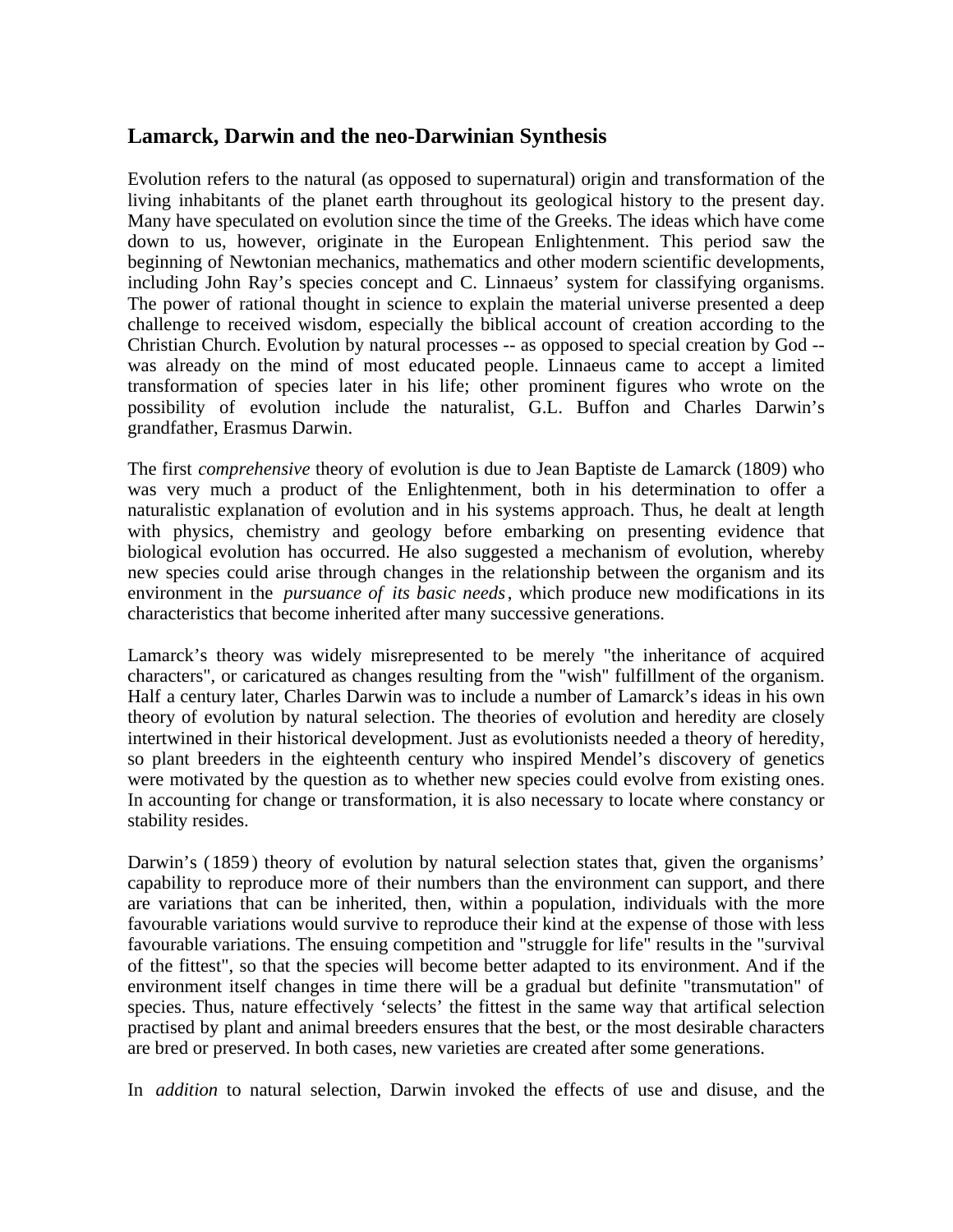inheritance of acquired characters in the transmutation of species. It is clear, however, that those Lamarckian ideas do not fit into the theory of natural selection, and Darwin's followers all regard the lack of a theory of heredity and variation as the weakest link in the argument for natural selection. When Mendelian genetics was rediscovered at the turn of the present century and Weismann identified the material basis of heredity as the "germplasm" in germ cells which became separate from the rest of the animal's body in the course of early development, it seemed to offer a perfect explanation of how Mendelian genes could be passed on unchanged from one generation to the next. Darwinism was promptly reinterpreted according to the gene theory in the 'neo-Darwinian synthesis' from the 1930s up to the 1950s and 60s. This coincided with an extremely productive and exciting period in the history of biology as the gene theory itself continued to inspire a series of discoveries that culminated in the DNA double helix and the genetic code.

The neo-Darwinian synthesis began with the mathematical representation of genes in populations and in plant breeding (biometrical genetics), which, together provide a rigorous theory of Darwinian natural selection in terms of genes for both discontinuous and continuously varying characters. Systematics and paleontology for their part, defined phylogenetic relationships and 'adaptive radiations' of the major groups in accordance with Darwin's dictum of 'descent with modification'. At the same time, the detailed study of chromosomes together with mutational and other cytogenetic analyses eventually clarified the molecular basis of Mendelian genes, which are located to linear arrays on chromosomes. Heritable variations are generated by random mutations in these genes, different forms (alleles) of which are subject to natural selection via the different characters they determine, As the genes, according to Weismann, are insulated from environmental influences, they are passed on unchanged to the next generation, except for rare random mutations.

With the identification of DNA as the genetic material and the cracking of the genetic code in the 1950s and 60s, the 'central dogma' of molecular biology came to be accepted by most biologists. It states that the sequence of bases in each DNA is faithfully transcribed into RNA, and the RNA translated into a specific sequence of amino-acids of a protein in a one-way information flow; and no reverse information-flow is possible. This strengthens "Weismann's barrier", which is supposed to strictly forbid environmental influences, or any experience in the life-time of the organism to directly, i.e., predictably, affect its genes. In the new orthodoxy which reigned over the next 20 years, the organism tended to be seen as no more than a collection of genes, its development, the unfolding of a 'genetic programme' encoded in the genome. Random mutations give rise to mutant characters and natural selection allows the fittest mutants to survive and reproduce. Environmental changes give new selective forces and evolution is thereby guaranteed. Dawkins (1976) has pushed this reductionistic trend to its logical conclusion in proposing that organisms are automatons controlled by 'selfish genes' whose only imperative is to replicate at the expense of other 'selfish genes'. E.O. Wilson (1975 ) extended neo-Darwinian theory to animal and human societies to define the new discipline of sociobiology, which poses the paradoxical question (i.e., paradoxical *within* neo-Darwinism): how could altruistic behaviour evolve (given that genes, and the behaviour they control are fundamentally selfish)?

This paradox disappears, of course, when one rejects the ungrounded assumption that selfishness or competitiveness is fundamental to the living world. Animals engage in competitive or aggressive acts, but that does not mean there are inherent qualities of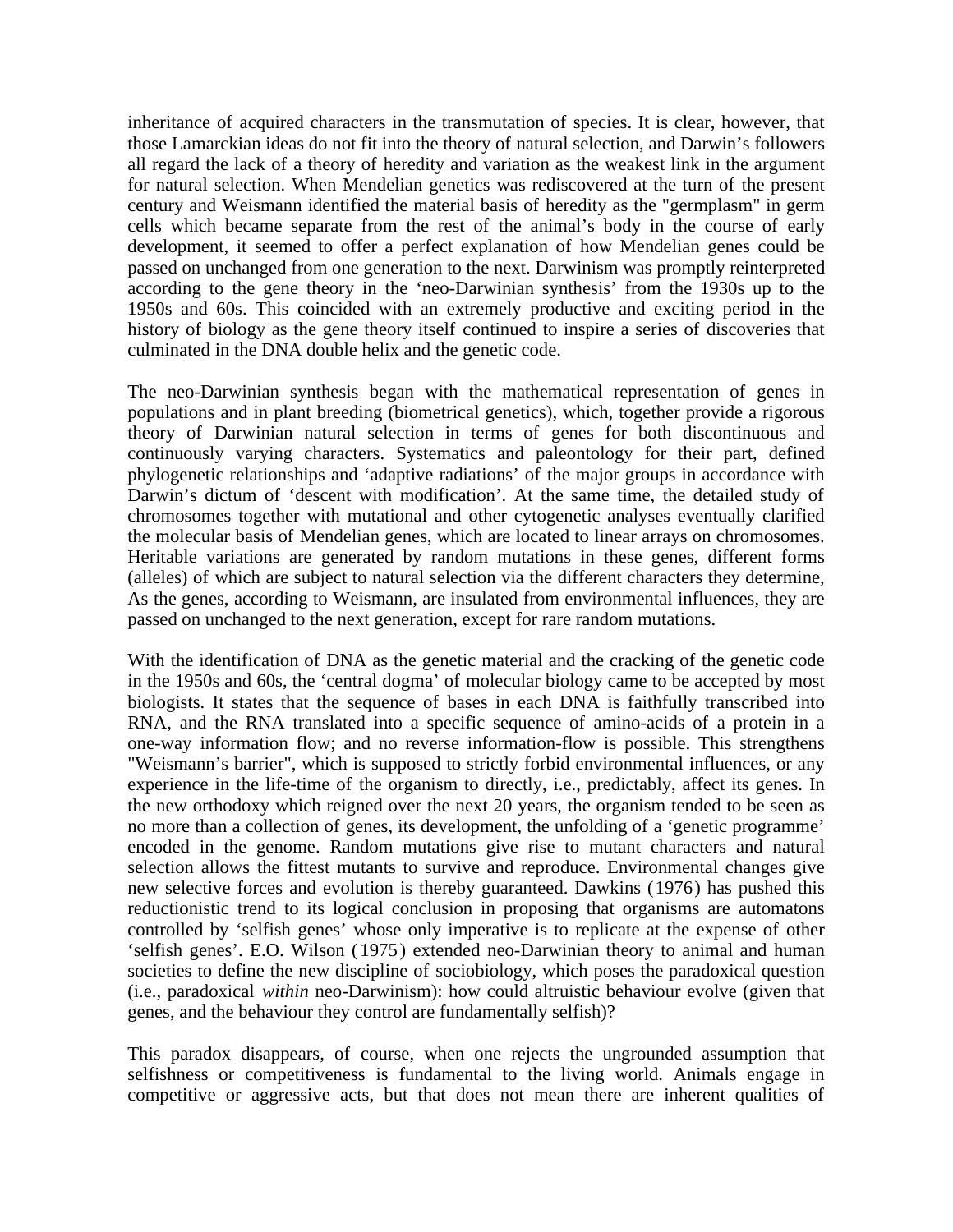competitiveness and aggressiveness which can account for those acts. Furthermore, examples of cooperation among animals far outstrip those of competition. Kropotkin (1914) has given abundant evidence of the natural sociality of all animals which is independent of genetic relatedness. Thus, one could invert E.O. Wilson's question and ask, why do animals compete, given their natural sociality? This highlights the sociopolitical underpinnings of all scientific theories. Darwinism is no exception, for it is all of a piece with the Victorian English society preoccupied with competition and the free market, with capitalist and imperialist exploitation.

## **Darwin and Lamarck, The Genetic versus the Epigenetic Paradigm**

History has the habit of creating heroes and anti-heroes, and so Darwin triumphed while Lamarck bore the brunt of ridicule and obscurity. The reason is that the theories of the two men are *logically* diametrically opposed. Darwin's theory is natural *selection*, and selection entails a separation of the organism from its environment. The organism is thus conceptually closed off from its experience, leading logically to Weismann's *barrier* and the central dogma of the genetic paradigm, which is reductionistic in intent and in actuality. Lamarck's theory, on the other hand, is of *transformation* arising from the organism's own experience of the environment. It *requires* a conception of the organism as *open* to the environment - which it actually is -- and invites us to examine the dynamics of transformation, as well as mechanisms whereby the transformation could become 'internalized'. Hence it leads logically to the epigenetic approach, which embraces the same holistic, systems thinking that Lamarck exemplifies (Burkhardt, 1977).

## **The Genetic Paradigm and neo-Darwinism**

Neo-Darwinism is a theory based on genes, G.C. Williams (1966) states explicitly, ". . . In explaining adaptation, one should assume the adequacy of the simplest form of natural selection, that of alternative alleles in Mendelian populations." (p.4) Natural selection on alternative alleles can only be a valid description of reality when the following abstractions of the genetic paradigm are assumed to be true: **(a)** genes determine characters in a straightforward and additive way, **(b)** they are stable and, except for rare random mutations, are passed on unchanged to the next generation, and **(c)** there is no feedback from the environment to the organism's genes. All three assumptions have been demonstrated to be false.

Assumption **(a)** was known to be false since the beginning of the neo-Darwinian synthesis, and to some of the most prominent 'architects' of the grand synthesis such as Sewell Wright (1969; 1978) and Ernst Mayr (1963). Wright argues that *selection relates to the organism as a whole, or to the social group, not to single genes except as a net resultant*. He saw that the major source of variability is in the recombination of already existing genes into a great number of different genotypes, many of which would occupy equivalent "adaptive peaks" in a "fitness landscape". Mayr, on the other hand, insists that natural selection acts on "co-adapted gene complexes" as a whole, and remains highly critical of 'beanbag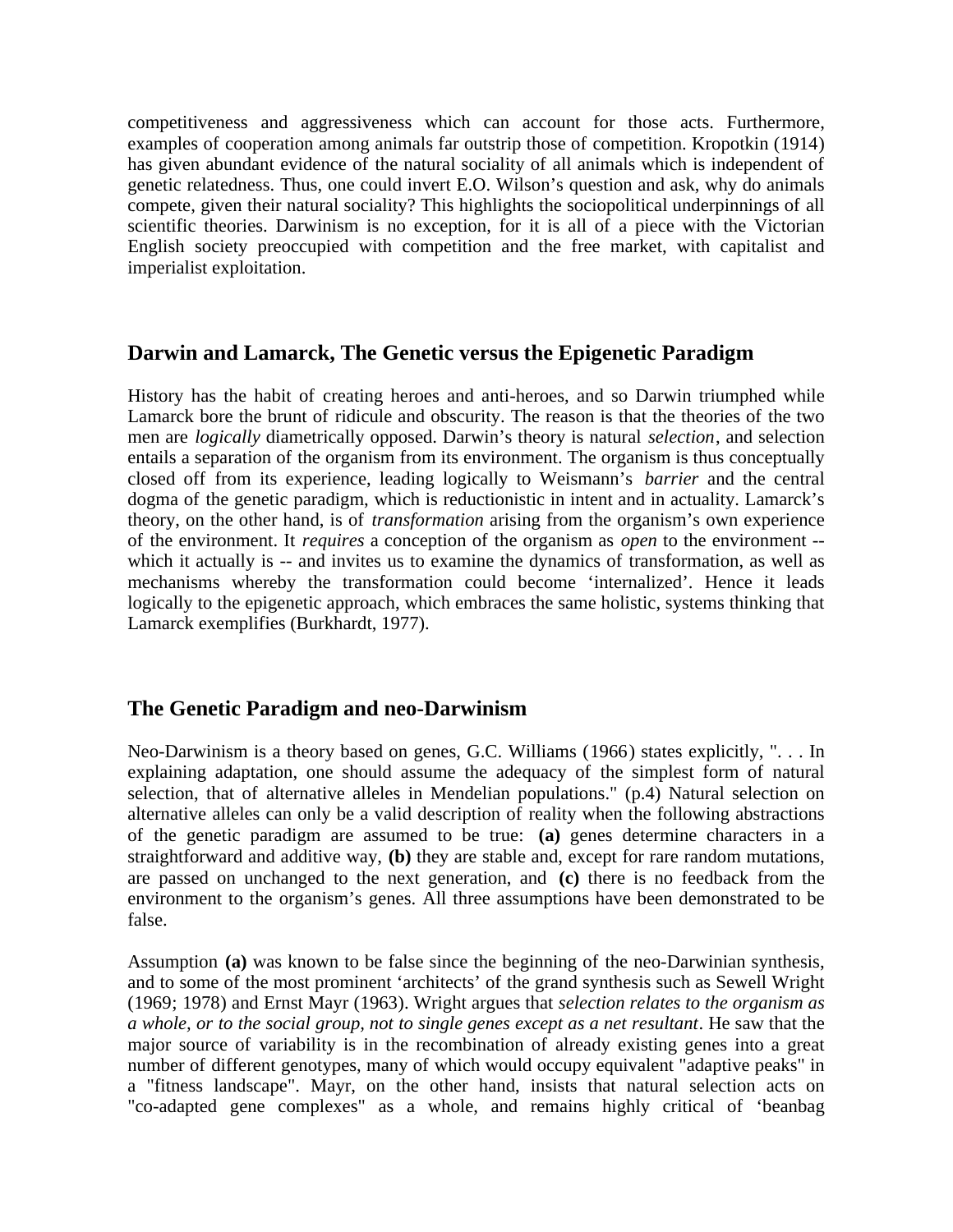[population] genetics' such as that of R.A. Fisher (1930) and J.B.S. Haldane (1932), which deals with selection of single genes. However, that still leaves both the "fitness landscape" and the "co-adaptive gene complex" undefined, and with little impact on the study of evolution in the mainstream, where it is customary to identify a character, then assume there is a hypothetical gene (or set of genes) responsible for it, which may be selected in isolation from everything else.

Critics point out that the mapping between genes and the organisms' characters (phenotype) in development is nonlinear and non-additive (as it would already be when one takes Wright and Mayr seriously), and that the organism as a dynamical system is subject to universal generative principles not immediately dependent on the genes. Neo-Darwinists counter that these are only "developmental constraints" which limit, to some extent, the action of natural selection, but that natural selection still plays the creative role in evolution (Bonner, 1982). There have been serious attempts to use developmental findings to trace phylogenetic relationships (Humphries, 1988; Wake, 1990; D.B. Wake, 1991) although the theoretical relationship between ontogeny and phylogeny is still not adequately understood by most systematists (Ho, 1988a; Wake, 1994).

Assumptions **(b)** and **(c)** effectively separate the organism from the environment, which has the role of the 'selector'. Of course, most people accept that the environment also interacts with the organism, causing changes in its characteristics. However, it is supposed that the environment as 'interactor' can be neatly separated from the environment that selects, for so long as the germline genes are stable, and do not change with the environment, then it is irrelevant how the rest of the body is affected. As only the genes are passed on in evolution, it also means that evolution is separate from development. Maynard Smith and Holliday ( 1979 ) have indeed declared that the gift of Weismannism to evolutionary (i.e., neo-Darwinian) theory is that development can be safely ignored. As we shall see, these assumptions are no longer tenable.

## **The demise of the genetic paradigm and revival of the epigenetic approach**

The assumptions that genes are stable, and that they are insulated from environmental influences, are pivotal to the genetic paradigm and neo-Darwinian theory. They were inspired by Weismann's theory of the germplasm which, however, has been flawed from the start. Plants do not have separate germ cells at all, for every somatic cell is potentially capable of becoming a germ cell, and that is why plants can be propagated from cuttings. Most animals also do not have germ cells that separate from the rest of the body early in development (Buss, 1987). Furthermore, there is no evidence that the genes in germ cells are stable, or immune from environmental influences once they have separated from the rest of the body. Evidence that genes are neither stable nor immune from direct environmental influence has been accumulating over the past 20 years in the findings of molecular genetics. They reveal hitherto unsuspected complexity and dynamism in cellular and genic processes involved in gene expression, many of which serve to destabilize and alter genomes within the lifetime of all organisms (Steele, 1979; Pollard, 1984; Ho, 1987; Rennie, 1993). This is in direct contradiction to the static, linear conception of the central dogma that previously held sway.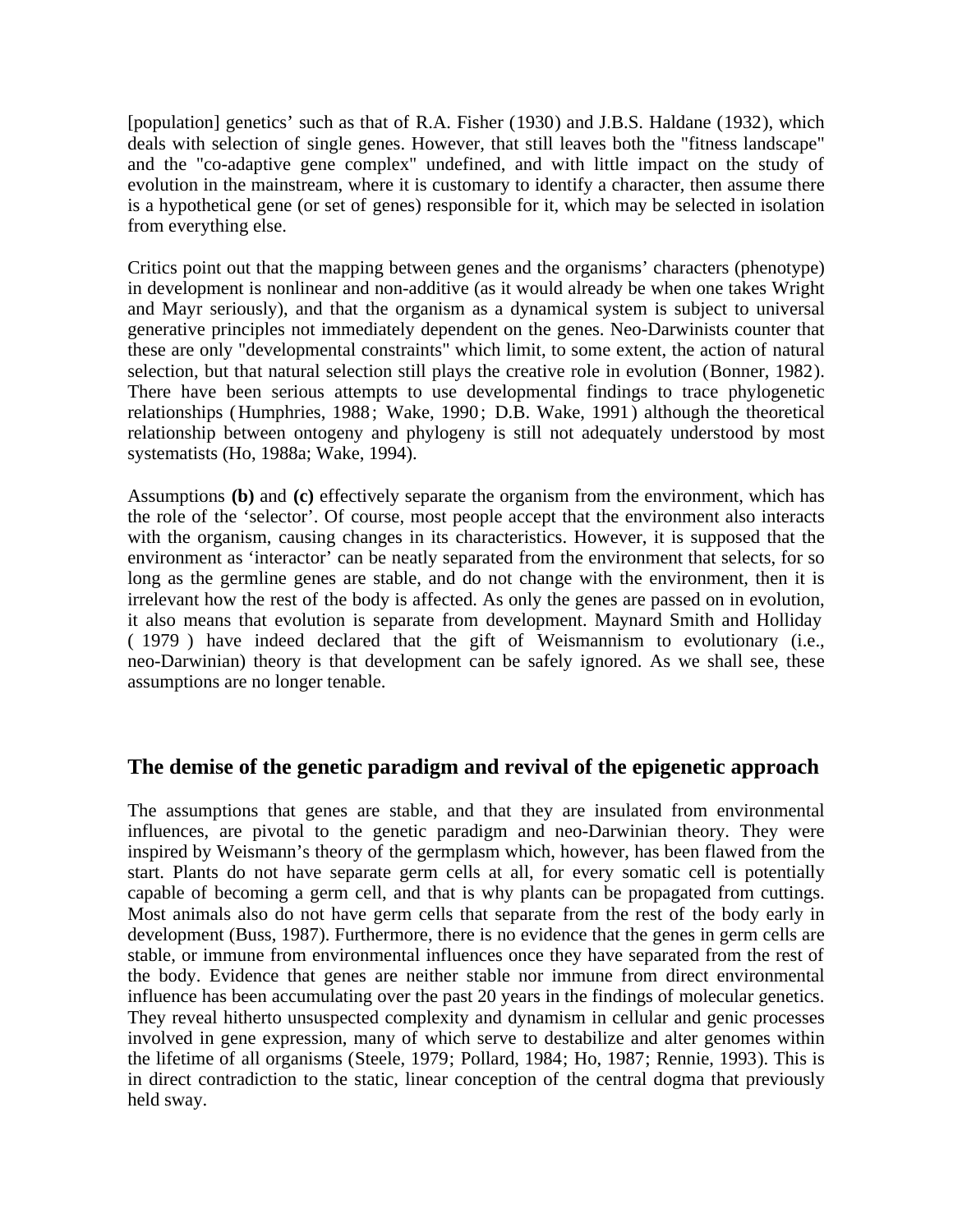A complicated network of feed-forward and feedback processes has to be traversed just to express one gene or synthesize a single protein (reviewed by Rennie, 1993; Kendrew, 1995). For a gene is not a continuous sequence of DNA which can be transcribed and translated mechanically with fidelity. It is actually interrupted in many places, and the bits must be properly joined together in order to make a functional protein. Instead of a linear causal chain between DNA and protein, there is a bewildering profusion of other proteins regulating transcription, and alternative starts and stops are often involved just to produce the RNA, which is then subject to a vast array of alternative choppings and changings or further editing by yet other proteins, before it is ready to be translated. Translation is similarly subject to its own batallion of regulatory factors, and the genetic code itself can be recoded or read in alternative ways by the cellular machinery to make the protein. After that, a spectrum of post-translational processings intervene before the finished product is ready for transport to its final destination accompanied by still other proteins acting as 'chaperones'. It is clear that no gene ever functions in isolation. It becomes increasingly difficult to define and delimit *a* gene, as multitudinous causal links criss-cross and interramify throughout the entire epigenetic net, ultimately connecting the expression of each gene with that of every other.

The genome itself is embedded within the epigenetic net, and is far from stable or insulated from environmental exigencies. A large number of processes appear to be designed especially to destablize genomes during the life-time of all organisms, so much so that molecular geneticists have been inspired to coin the descriptive phrase, "the fluid genome". Mutations, insertions, deletions, amplifications, rearrangements, recombinations, gene-jumpings, and gene-conversions keep genomes in a constant state of flux in evolutionary time (Dover and Flavell, 1982). Genes are found to jump between species that do not interbreed, being carried by mobile genetic elements, viruses or microorganisms, which can exchange genes at a prolific rate, as witnessed by the rapid horizontal spread of antiobiotic resistance in bacteria. Parasites that infect more than one species are also vectors for horizontal gene transfer. A particular genetic element -- the P-element -- has spread to all species of fruitflies in the wild within the span of less than 50 years, probably carried by a parasitic mite ( Rennie, 1993 ). These 'fluid genome' processes are by no means entirely stochastic or meaningless, but are subject to physiological and cellular control. Gene jumping, recombination and other alterations of the genome are frequent responses to stress or starvation in non-dividing cells that enable them to adapt or adjust to new situations.

Similarly, cellular processes regularly inactivate whole batteries of genes by chemically marking them during normal development, or imprint them with binding proteins that alter the expression of the genes (Sapienza, 1990). Some of these marks and imprints are created early in development and may be passed on to the next generation via the germ cells. These instances of 'epigenetic inheritance' already constitute a substantial body of literature (comprehensively reviewed by Jablonka and Lamb, 1995).

Epigenetic inheritance is just one aspect of the (previously forbidden) reverse information flow -- from the environment to the genomes -- of which there is now abundant evidence. The genomes of higher organisms contain a high proportion of both functional and nonfunctional (pseudo)genes that have arisen by reverse transcription of processed and mutated RNA sequences back to DNA which is then re-inserted into the germline genome. This process was predicted long ago by Nobel laureate, Howard Temin ( 1971 ), who discovered the reverse transcription enzyme in a large class of RNA retroviruses that are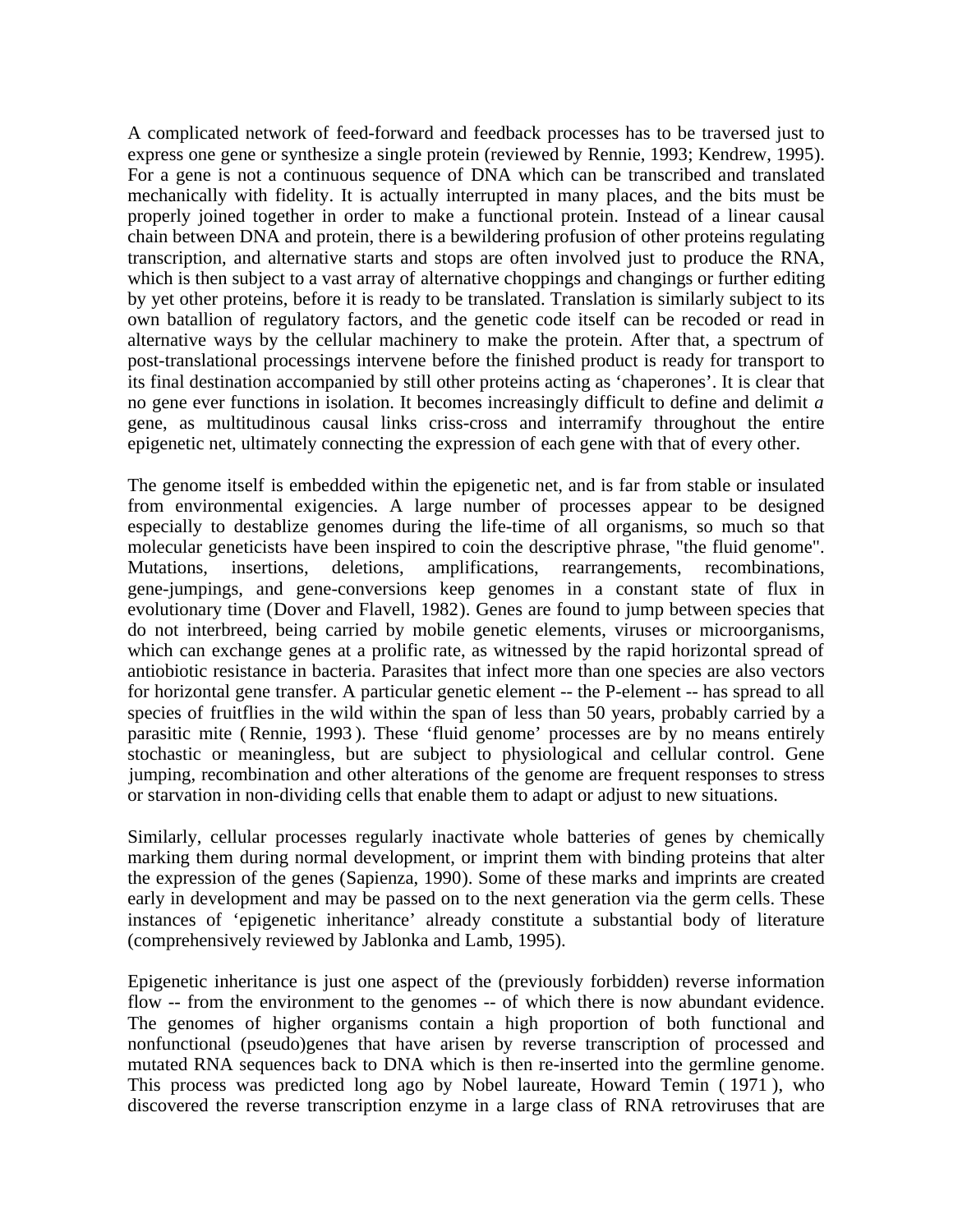related to the mobile genetic elements present in all genomes. The immune system may be particularly active in using this mechanism to incorporate, into the germline, new antibody genes that have been generated by mutations in somatic cells during immune responses against foreign antigens (Rothenfluh and Steele, 1993).

Despite the correlation of genetic changes with physiological or cellular states, many still regard these genetic changes to be the result of random mutations which are then subject to internal or external selection. 'Internal' selection is merely another name for physiological interactions that ultimately give the required change, which is often highly predictable and repeatable. Plants exposed to herbicides, insects to insecticides and cultured cells to drugs, are all capable of changing their genomes repeatably by specific mutations or gene amplifications that render them resistant to the noxious agent ( Pollard, 1988 ). Starving bacteria and yeast cells respond to the presence of (initially) non-metabolizable substrates by greatly enhanced, specific mutational changes in the required enzymes compared to other 'non-selected' enzymes. They are hence referred to as "directed mutations" (Foster, 1992; reviewed by Symonds, 1994 ). Finally, selection in any form has been ruled out in the predictable and repeatable genetic changes which occur simultaneously and uniformly in *all* the cells of the growing meristem in plants exposed to fertilizers, which are then stably inherited in subsequent generations (Cullis, 1988). The genetic paradigm has collapsed under the weight of its own momentum in the burgeoning new genetics. With the demise of the genetic paradigm, neo-Darwinian theory has likewise lost its foundation.

Beginning in the early 1970s and just before the recent revelations in molecular genetics, there has already been a general revival of the epigenetic approach. This comes from workers in divers disciplines, all focussing on the development of the organism as the key to understanding evolution (Lovtrup, 1974; Gould, 1977; Ho and Saunders, 1979; 1984; Alberch, 1980; Webster and Goodwin, 1982). Many share Lamarck's holistic conception of the organism developing and evolving in concert with its ecological (biosocial and physicochemical) environment; a few even recognized that the mutual feedback interrelationships between organism and environment may extend to directed genetic changes. The new genetics seems to bear out Lamarck's basic propositions, although the precise cellular or epigenetic mechanisms mediating non-random, directed genetic changes are not yet understood.

# **Epigenetic Theories of Evolution**

There are a number of different epigenetic theories of evolution, some predating the neo-Darwinian synthesis. One common starting point for all epigenetic theories is the developmental flexibility of all organisms. In particular, it has been observed that artificially induced developmental modifications often resemble (*phenocopy*) those existing naturally in related geographical races or species.Thus, it seems reasonable to assume that evolutionary novelties first arose as developmental modifications which somehow became stably inherited (or not, as the case may be) in subsequent generations.

An early proponent of an epigenetic theory was Baldwin ( 1896 ) who suggested that modifications arising in organisms developing in a new environment produce "organic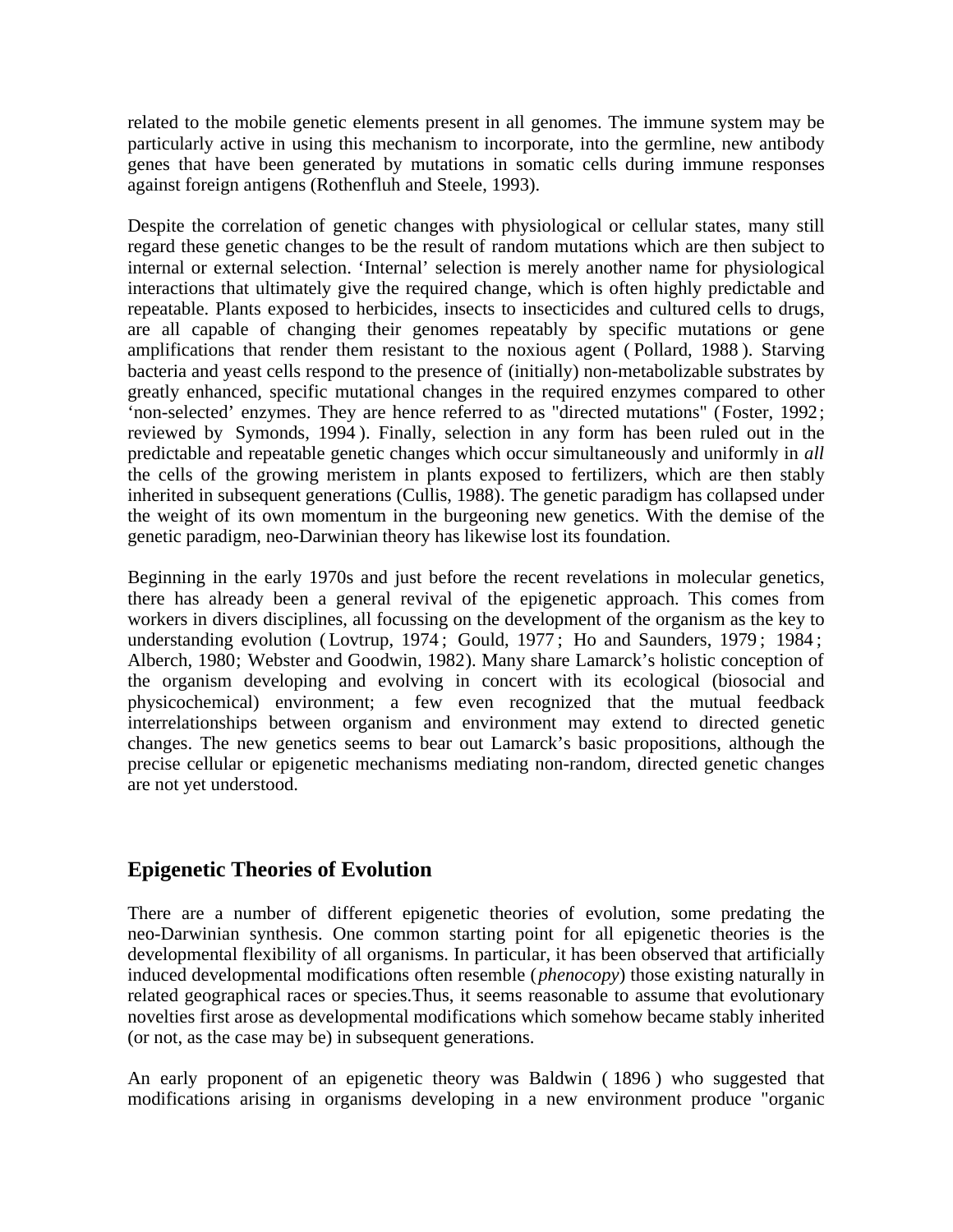selection" forces which are internal to the organism, and which act to stabilize the modification in subsequent generations. Another notable figure was Richard Goldschmidt (1940), who questioned the orthodox neo-Darwinian account that new species originate as the result of the accumulation, by natural selection, of small single gene effects over geological time, for he saw abundant evidence of 'unbridgeable [genetic] gaps' between natural species. He proposed therefore, that evolutionary novelties arise from time to time through *macromutations* producing "hopeful monsters" that can initiate new species. In his defence, he was at pains to point out that monsters are hopeful because of the inherent *organization* of the biological system that tends to 'make sense' of the mutation. More recently, Lovtrup ( 1974 ) advocates a similar theory of evolutionary novelties, or major phyletic groups, coming into being by macromutations.

One important reason for focussing on development is that developmental changes are far from random or arbitrary ( Ho and Saunders, 1979 ; 1984 ; Alberch, 1980 ; Webster and Goodwin, 1982 ). Instead, they are determined by the dynamics of developmental (epigenetic) processes which are amenable to mathematical description. The set of possible transformations is highly constrained so that particular transformations may be predictably linked to specific environmental stimuli. This is the basis for 'structuralism in biology' (Webster and Goodwin, 1982; Lambert and Hughes, 1984; Goodwin *et al*, 1989), or 'process structuralism' (Ho and Saunders, 1984; Ho, 1988a) which proposes a rational taxonomy of biological forms and a natural system of classification based on the dynamics of processes that generate the forms (Ho, 1990; Ho and Saunders, 1994). The dynamics of the processes are themselves subject to contingent complexification in the course of evolution, by virtue of the lived experience of the organisms themselves. We cannot go into details about that here, except to point out that directed genetic changes in given environments are proving to be just as nonrandom as morphological changes, and hence, possibly subject to comparable systemic constraints (Ho, 1987).

## **Waddington's theory of genetic assimilation**

The most influential recent figure among the 'epigenetic evolutionists' is Waddington ( 1957 ), who attempted to accommodate 'pseudo-Lamarckian' phenomena within neo-Darwinism in his theory of genetic assimilation. Like all Darwinian and neo-Darwinian evolutionists, he wanted to explain the origin of *adaptive* characters, i.e., characters that seem to be fitted to the functions they serve.

First, Waddington conceptualizes the flexibility and plasticity of development, as well as its capacity for regulating against disturbances, in his famous 'epigenetic landscape' -- a general metaphor for the dynamics of the developmental process. The developmental paths of tissues and cells are seen to be constrained or *canalized* to 'flow' along certain valleys and not others due to the 'pull' or force exerted on the landscape by the various gene products which define the fluid topography or structure of the landscape (Fig. 1). Thus, certain paths along valley floors will branch off from one another to be separated by hills (thresholds) so that different developmental results (alternative attractors) can be reached from the same starting point. However, some branches may rejoin further on, so that different paths will nevertheless lead to the same developmental result. Genetic or environmental disturbances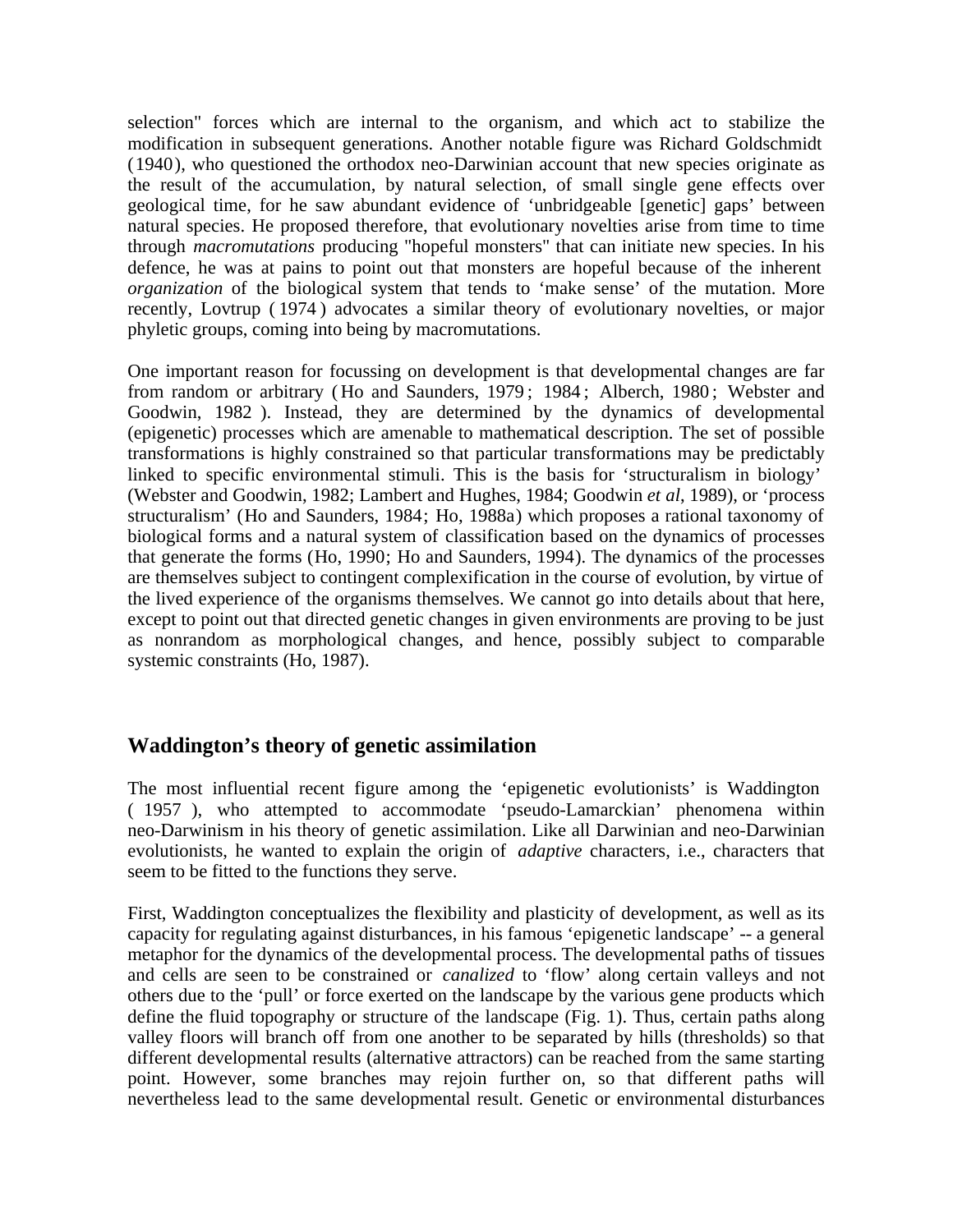tend to 'push' development from its normal pathway across the threshold to another pathway. Alternatively, other valleys (developmental pathways) or hills (thresholds) may be formed due to changes in the topography of the epigenetic landscape itself.

The importance of the epigenetic landscape is that its topography is determined by *all* of the genes whose actions are inextricably interlinked, and is not immediately dependent on specific alleles of particular genes (Ho and Saunders, 1979). This is in accord with what we know about metabolism and the epigenetic system, particularly as revealed by the new genetics. Hence, it has evolutionary consequences other than those predicted by the selection of individual genes. The epigenetic landscape captures the complex nonlinear dynamics of the developmental process, which has been explored mathematically in greater detail since, and its evolutionary consequences made explicit (Saunders, 1992). For example, it accounts for 'punctuated equilibria' (Eldredge and Gould, 1972) -- the observation in the fossil record of evolutionary stasis over long geological periods punctuated by the sudden appearance of new species or of rapid morphological change. It also shows how large organized changes can occur with a relatively small disturbance, or how continuously varying environmental parameters can nevertheless precipitate discontinuous phenotypic change.

Thus, when a population of organisms experience a new environment, the following sequence of events may take place.

a. A novel response arises during development in *a large proportion of* the organisms in a population exposed to a new environmental stimulus.

Because the topography of the landscape is not the property of specific alleles of individual genes but the collective property of all the genes, it is expected that a large proportion of the population will respond. This corresponds to the normal developmental pathway being 'pushed' over a threshold, or a new pathway appearing by a change in topography of the epigenetic landscape.

- b. If this response is adaptive, then there will be natural selection for its "canalization", i.e. it deepens in intensity and becomes regulated so that a more or Iess uniform response results from a range of intensity of the environmental stimulus. This involves a change in the epigenetic landscape so that the valley constraining the new developmental path deepens and regulates against disturbances.
- c. After some generations, the response becomes genetically assimilated, in that it arises even in the absence of the stimulus. This would entail a further change in the topography to bias the original branch point in favour of the new pathway, so that the new phenotype will persist in the absence of the environmental stimulus.

Waddington was not very specific as to the mechanisms involved either in canalization or in genetic assimilation, except to argue that because they are advantageous there would be selection for them presumably through suitable "modifier" genes, i.e., genes which modify the expression of the character (or the topography of the epigenetic landscape). He and his colleagues have carried out experiments showing that artificial selection for the new character could result in canalization and genetic assimilation.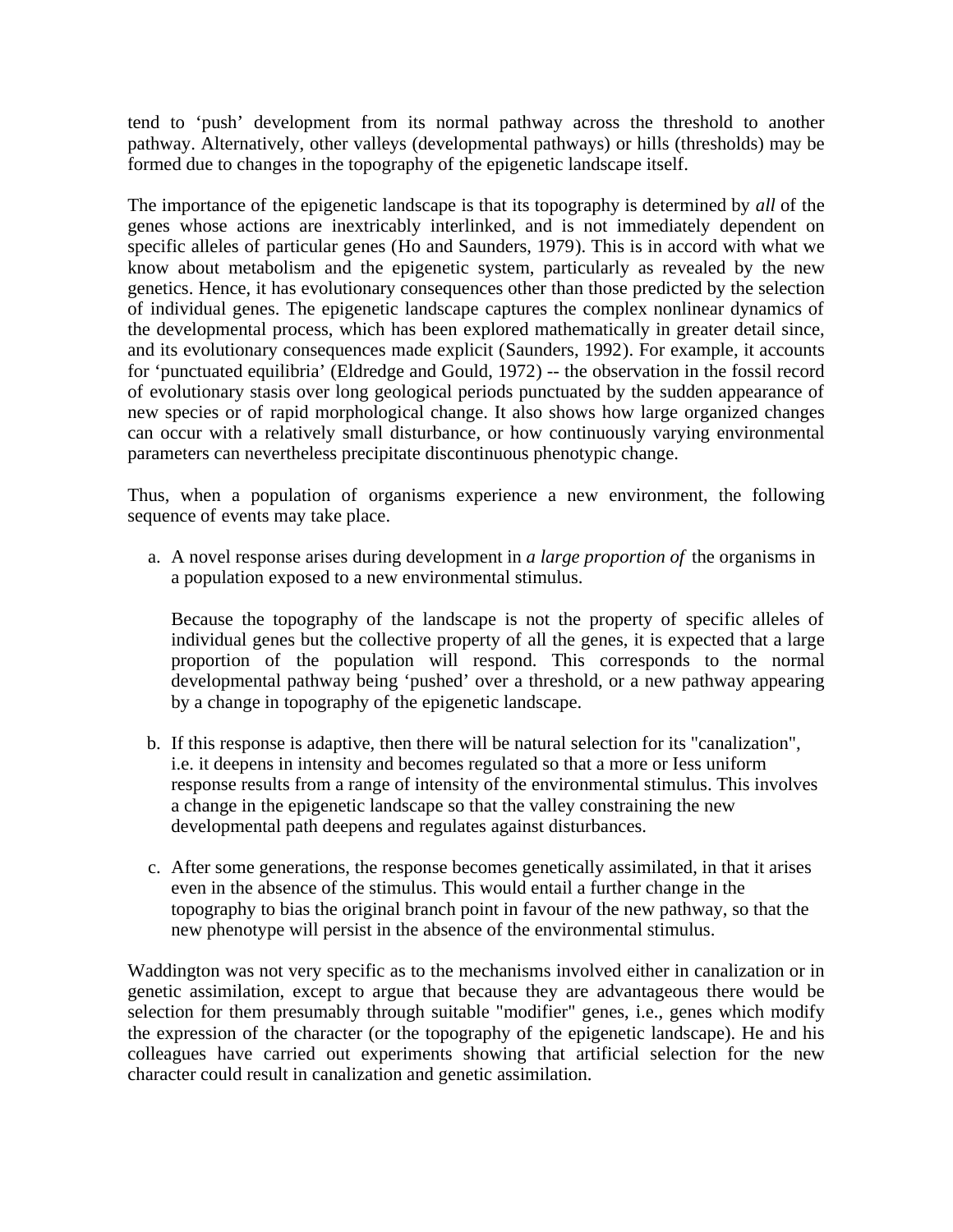Ho *et al* (1983) questioned the assumption that genic selection is necessary for canalization and genetic assimilation, and in a series of experiments, demonstrated that heritable cytoplasmic effects may be involved in canalization in the *absence* of selection *for* the new character. Heritable cytoplasmic effects were first demonstrated by Jollos (1921) early this century. Developmental biologists are also familiar with observations indicating that changes in cytoplasmic organization could be stably inherited independently of nuclear or cytoplasmic DNA ( Malacinski, 1990 ). Recently, Chow *et al* ( 1994 ) demonstrated that heritable cytoplasmic effects are induced by a low serum culture medium which predispose entire populations of cultured cells to malignant transformation in subsequent generations. However, these studies do not give any clue to the mechanisms involved in cytoplasmic effects. Cytoplasmic effects may be due to a dynamic equilibrium of genic and cellular processes (a cellular or gene expression state) that is a property of the *whole* system, in which case, they may prove elusive to conventional methods that attempt to identify single, localized molecular causes. They may involve (many) genes being marked and other epigenetic inheritance of varying memory spans, as Jablonka and Lamb (1995) suggest.

### **Heredity and evolution in the light of the new genetics**

How should we see heredity in the light of the new genetics? If the genome itself is so dynamic and fluid, where does heredity reside? It is clear that heredity does not reside solely in the DNA of the genome. In the first instance, it resides in an epigenetic cellular state -- a dynamic equilibrium between interlinked genic and cellular processes. But even that is an abstraction and reification. It cannot be assumed that heredity is exhausted at the boundary of cells or organisms. For as organisms engage their environments in a web of mutual feedback interrelationships, they transform and maintain their environments which are also passed on to subsequent generations as home ranges and other cultural artefacts ( Oyama, 1986; Gray, 1988). Embedded between organisms and their environment are social habits and traditions, an inseparable part of the entire dynamical complex that give rise to the stability of the developmental process, and which we recognize as heredity ( Ho, 1988b ). Heredity is thus distributed over the whole system of organism-environment interrelationships, where changes and adjustments are constantly taking place, propagating through all space-time scales in the maintenance of the whole, and some of these changes may involve genomic DNA. Thus, the fluidity of the genome is a *necessary* part of the dynamic stability, for genes must also be able to change as appropriate to the system *as a whole*.

What implications are there for evolution? Just as interaction and selection cannot be separated, so neither are variation (or mutation) and selection, for the 'selective' regime may itself cause specific variations or 'adaptive' mutations. The organism experiences its environment in one continuous nested *process*, adjusting and changing, leaving imprints in its epigenetic system, its genome as well as on the environment, all of which are passed on to subsequent generations. Thus, *there is no separation between development and evolution*. In that way, the organism actively participates in shaping its own development as well as the evolution of its ecological community.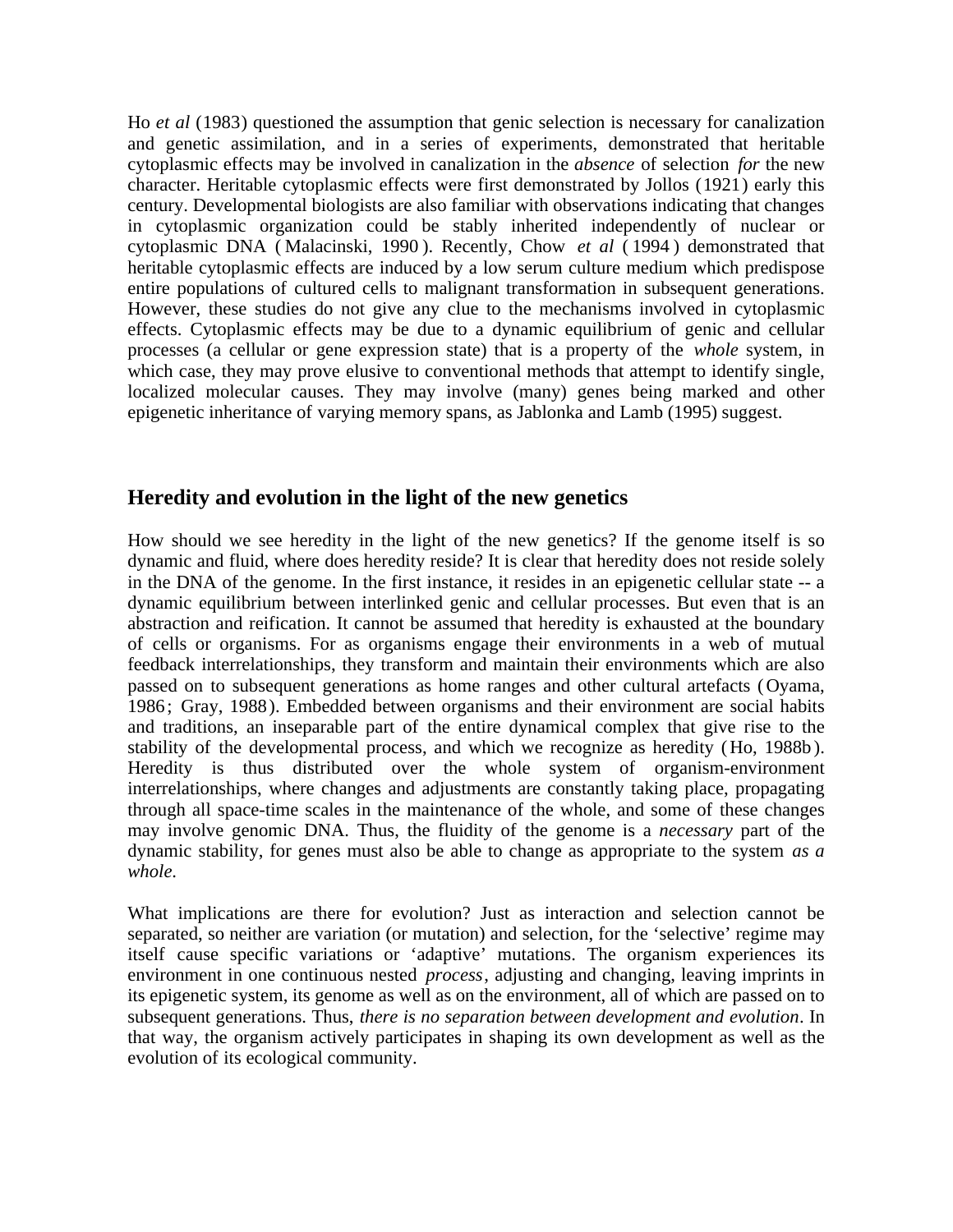While the epigenetic approach fully reaffirms the fundamental holistic nature of life, it can give no justification to *simplistic* mechanistic ideas on arbitrary effects arising from use and disuse or the inheritance of acquired characters. Organisms are above all, complex, nonlinear dynamical systems ( Saunders, 1992 ), and as such, they have regions of stability and instability that enable them to maintain homeostasis, or to adapt to change (or not as the case may be). The appearance of novelties and of mass extinctions alike in evolutionary history are but two sides of the same coin, we cannot be complacent about the capacity of organisms to adapt to any and all environmental insults that are perpetrated. The dynamics of the developmental process ultimately holds the key to heredity and evolution, in determining the sorts of changes that can occur, in its resilience to certain perturbations and susceptibility to others.

### **Genetic and epigenetic paradigms in the study of behaviour**

We are now in a position to examine the parallels in the study of animal behavior, where a similar divide between the genetic and epigenetic paradigms occurs. In the classical view due to Lorenz (1965), which is shared to some extent by Tinbergen (1963), the development of behaviour consists of a largely autonomous sequence of maturation of central neural mechanisms controlling the animal's behavioural repertoire. The environment, insofar as it enters in development, does so in the form of specific stimuli serving to release preformed patterns of behaviour from central inhibition. A strict dichotomy is thereby maintained between the 'innate' and 'acquired' components of behaviour, the 'innate' being equated with species-typical or instinctive behaviour. This fits easily within the genetic paradigm in terms of genes controlling behaviour in a more or less straightforward and mechanical manner. Much of the theorizing in sociobiology is based on just such an assumption, despite apologies to the contrary. In opposition to the theory of Lorenz, comparative psychologists such as Lehrman (1956) and Schneirla (1965; 1966), have shown that the 'innate' and 'acquired' are inextricably confounded. And that applies even to so-called instinctive behaviour.

In a classic study on the chick, Kuo ( 1966 ) showed how the embryonic heartbeat is instrumental in stimulating and entraining the raising and lowering of the head (resting on the heart), whose movements extend to the beak opening and closing, then to swallowing the amniotic fluid later on. The embryo not only develops an integrated sense of itself, but also a series of coordinated movements that are the tangible precursor of so-called instinctive behaviour. Similarly, Gottlieb ( 1963 ) showed how isolated wood ducklings learn to recognize the call of its conspecifics at hatching simply through hearing its own call while still in the egg. Thus, there is no preformed set of behaviour encoded in the genes waiting to be released. Even an isolated animal is subject to self-stimulation arising from its own activities beginning early in embryogenesis, which in turn generates complex behavior. (This demonstrates the fallacy of isolation experiments that are still carried out by ethologists and sociobiologists to-day in an attempt to prove that particular behaviours are innate or instinctive.)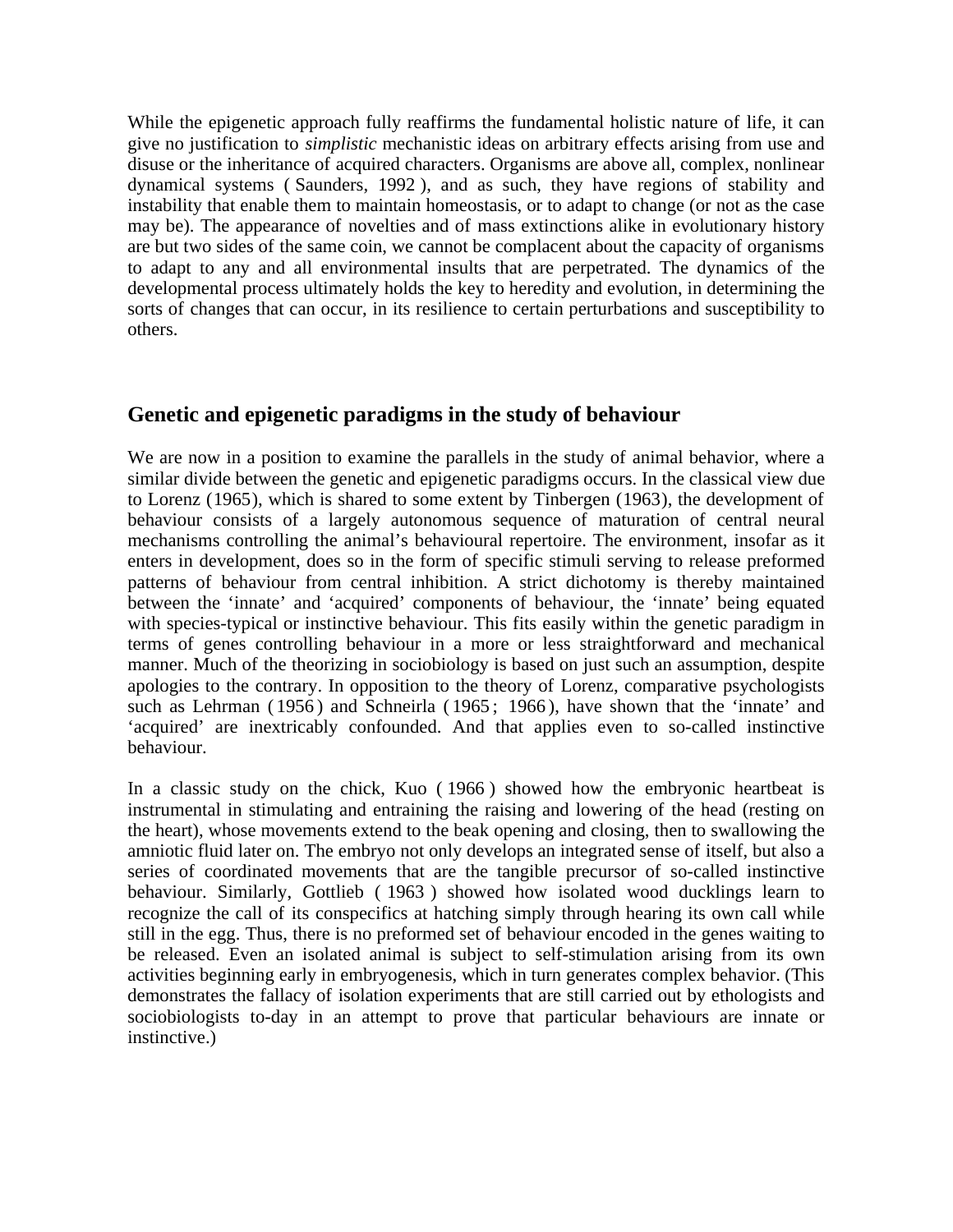The aim of comparative psychology, according to Schneirla, is to discover the similarities *and differences* between phylogenetic levels in how behavior is organized. This requires careful studies on the ontogeny of species-typical behaviour which deal with the problem of organization. Maturational (biological) processes are inextricably linked with the experiential, each in turn defining and transforming the other. Through the interplay of maturational and experiential processes, the physiological and 'meaningless' become psychological and meaningful by social reinforcement. There is thus a continuum linking the genetic/metabolic with the social and pyschological. A full understanding of how organisms evolve must ultimately take on board the whole spectrum of interrelationships (Tobach and Greenberg, 1984; 1988).

Comparative psychology is thoroughly epigenetic in its holistic attention to many levels of living organization, and its emphasis on how complex behaviour is *generated* during development through the *formative* influence of experience. Recently, Gottlieb (1992) has extended comparative psychology to consider how new behaviour defines new functions, and hence, new morphologies in evolution. This same step has been taken by developmental psychologist Piaget some years ago.

Piaget (1979) rejected the idea that there is an innate cognitive structure which allows us to make sense of reality. Instead, much of his prodigious volume of work is devoted to showing how cognitive abilities are developed through the child's own activities in exploring and experiencing the world. One of his preoccupations in biology is to undertand why form is so-well suited, or adapted to the 'function' it serves. In his last works, Piaget (1979) returned to the study of biology in order to consider the evolutionary problem which he regards as insoluble within the neo-Darwinian framework: how is it that the form of an organ is invariably accompanied by the behavioural repertoire appropriate to its use? It stretches credulity to imagine, for example, that the woodpecker first got a long beak from some random mutations followed by other random mutations that made it go in search of grubs in the bark of trees. The only explanation for this coincidence of form and behaviour in the execution of function is that the two must have evolved together through the organisms' experience of the environment.

Experience, as we have seen, never involves the organism in a purely passive role. Organisms generally *act* (more than just *behave*) so as to give themselves the greatest chance of survival. This is brought about by various means ranging from avoidance reactions in unicellular organisms to the purposive or directed explorations of higher organisms. Thus, a change in habit may be the efficient cause of the change in form, which in turn accounts for the fit between form and function. If it is true that organisms generally act so as to maximize their prospects for survival, it follows that the resulting modification of form will most likely be 'adaptive'. The 'adaptation' will involve feedback effects on its physiology, which include changes in gene expression, or in the genes themselves. On the other hand, organisms may also act and develop 'maladaptively', as human beings, in particular, seem capable of doing.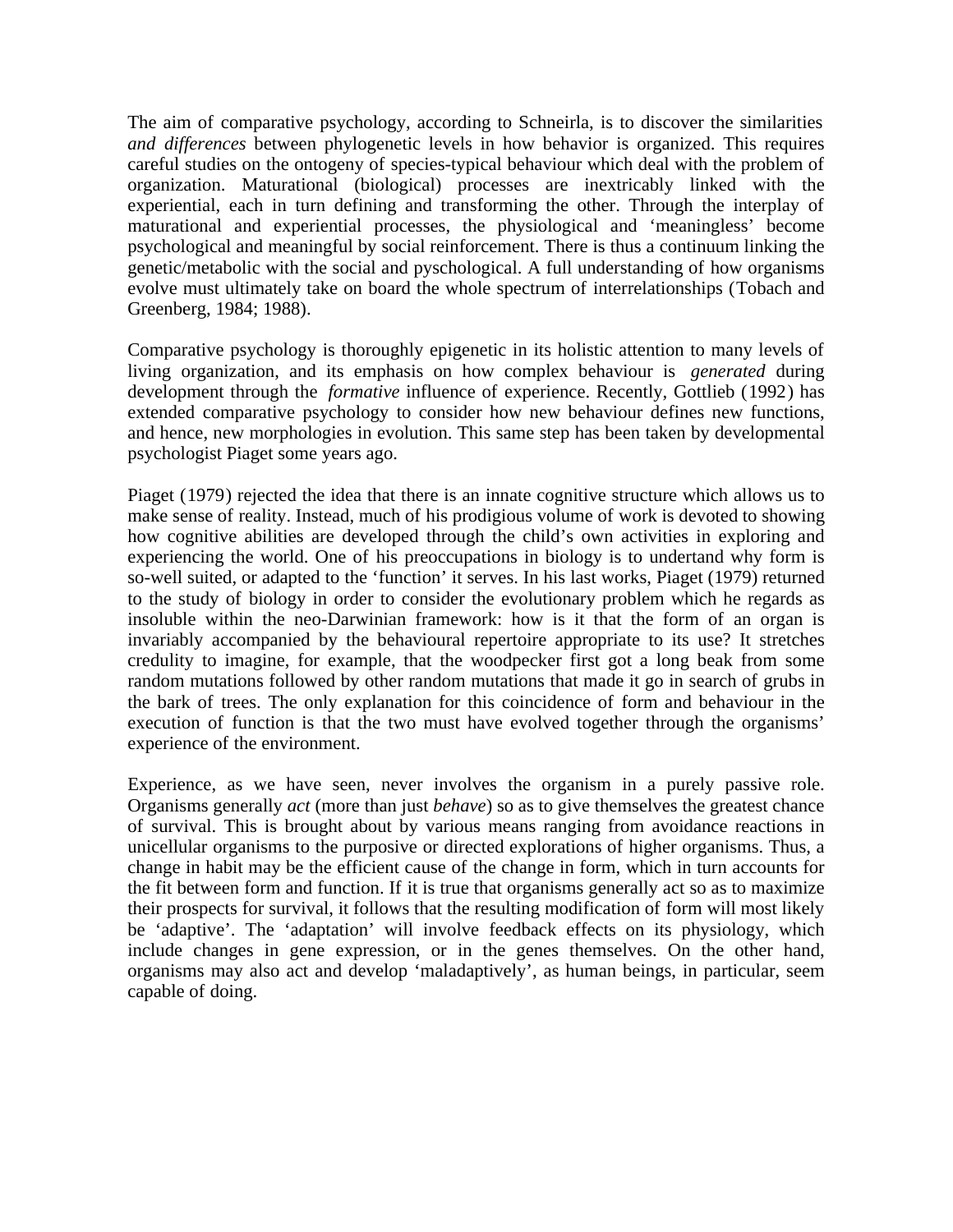## **The epigenetic approach, dynamic holism and the new organicism**

The epigenetic paradigm which encompasses both comparative psychology and biology may be broadly characterized as follows:

- 1. Development occurs by epigenesis, in which the experience of the organism's environment enters as necessary *formative* influences, there being no preformation or predetermination in the genes.
- 2. Evolutionary changes are initiated by developmental changes.
- 3. These developmental changes are non-arbitrary, being determined by the dynamics of the epigenetic system itself.
- 4. Developmental changes may be assimilated into the new organism/ environmental system as a whole, which set the parameters for further evolution.
- 5. Epigenesis mediates between the biological and social levels serving to integrate the two into a structural and functional whole.
- 6. Development and evolution are continuous, with the organism participating in shaping its own developmental and evolutionary history.

Schneirla shared obvious sympathies with the work of epigeneticists such as Waddington, Kuo, and Lehrman. However, he chose to refer to his own approach as "dynamic holism", with emphasis on the concept of 'integrative levels': the idea that there are behaviors or activities specific to levels of integration which cannot be reduced to the components at a lower level. For example, Schneirla ( 1966 ) points out that ants are capable of situation-specific behavior which gives rise to the *social* level of organization, while mammals exhibit an integrative solution of problems which is characteristic of the *psychosocial* level of organization. This recognition of level-specific phenomena does not imply a separation of distinct, disconnected levels. On the contrary, it acknowledges the continuity between them and behoves us to pay attention to all levels and their interconnections.

In reaction to the recent spread of neo-Darwinian genetic determinism into the social sciences, many sociologists and psychologists have argued that the social and psychological are separate and independent of the biological. I have shown how neo-Darwinian genetic determinism is no longer tenable within biology, while an alternative approach explicitly recognizes the mutually dependent, mutually defining and transforming relationship between the biological and the psychosocial.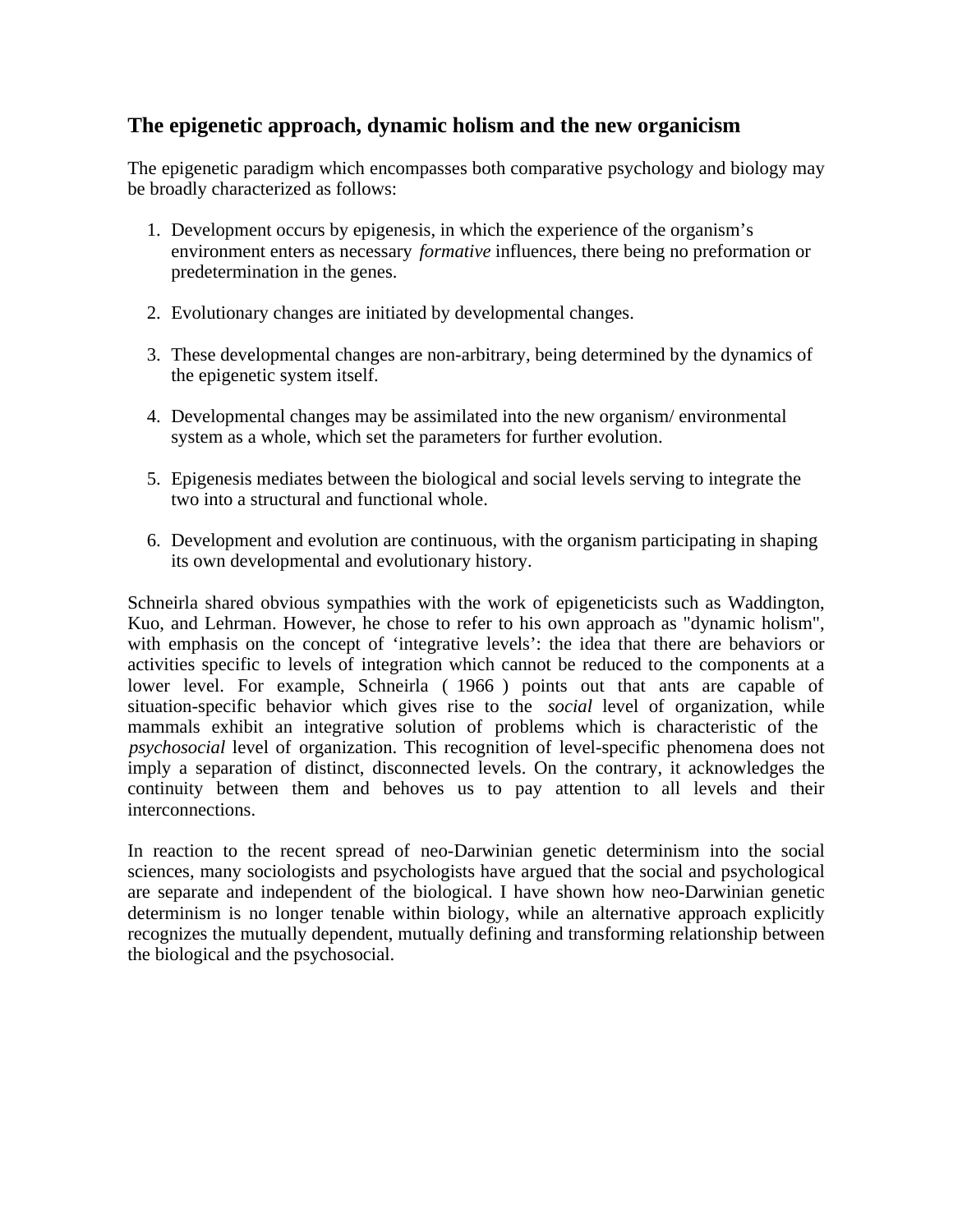The epigenetic paradigm has transformed into a contemporary movement in what I shall refer to as the 'new organicism'. It attempts to connect biology with non-equilibrium physics, chemistry and mathematics, offering greater precision to ideas of living organization, of organic wholeness and complexity (Nicolis and Prigogine, 1989; Saunders, 1992; Ho, 1993; Kaufman, 1993; Goodwin, 1994). In particular, the organism is seen as a *coherent* domain thick with activities over all space-time scales which are interlocked and intercommunicating; hence the organism itself has no levels nor *preferred* levels (Ho, 1993), 'levels' being our own construct for making sense of the entangled whole. A new alliance between psychology and organicist biology is timely in presenting a picture of evolution that is consonant with empirical findings as well as with our deepest experience of nature's unity.

#### **References**

- 1. Alberch, P. (1980). Ontogenesis and morphological diversification. *Am. Zool.*, 20, 653-667.
- 2. Baldwin, J.M. (1896). A new factor in evolution. *Am. Nat.* 30, 441-451, 536-553.
- 3. Bonner, J.T. ed. (1982). *Evolution and Development*, Springer-Verlag, Berlin.
- 4. Burkhardt, R. (1977). *The Spirit of Systems*, Harvard University Press, Cambridge, Mass.
- 5. Buss, L. (1987). *The Evolution of Individuality*, Princeton University Press, Princeton, N.J.
- 6. Chow, M., Yao, A. and Rubin, H. (1994). Cellular epigenetics: topochronology of progressive "spontaneous" transformation of cells under growth constraint. *Proc. Natl. Acad. Sci. USA* 91, 599-603.
- 7. Cullis, C. A. (1988). Control of variations in higher plants. In *Evolutionary Processes and Metaphors* (M.W. Ho and S.W. Fox, eds.), Wiley, London.
- 8. Darwin, C. (1859). *On the Origin of Species by Means of Natural Selection or the Preservation of Favoured Races in the Struggle for Life*, Murray, London.
- 9. Dawkins, R. (1976). *The Selfish Gene*, Oxford University press, Oxford.
- 10. Dover, G. A. and Flavell, R.B. eds. (1982). *Genome Evolution*, Academic Press, London.
- 11. Eldredge, N. and Gould, S. J. (1972). Punctuated equilibria: an alternative to phyletic gradualism. In *Models in Paleobiology* (T.J.M. Schopf, ed.), Freeman, New York.
- 12. Fisher, R.A. (1930). *The Genetical Theory of Natural Selection*. Clarendon Press, Oxford.
- 13. Foster, P.L. (1992). Directed mutations: between unicron and goats. *J. Bacteriol.* 174, 1171-1716.
- 14. Goldschmidt, R.B. (1940). *The Material Basis of Heredity*, Yale University Press, New Haven.
- 15. Goodwin, B.C. (1994). *How the Leopard Changed Its Spots*, Orion Books, London.
- 16. Goodwin, B.C., Webster, G. and Sibatani, A. eds. (1989). *Dynamic Structures in Biology*, Edinburgh University Press, Edinburgh.
- 17. Gottlieb, G. (1963). A naturalistic study of imprinting in wood ducklings (Aix sponsa). *J. Comp. Physiol Psychol*, 56, 86-91.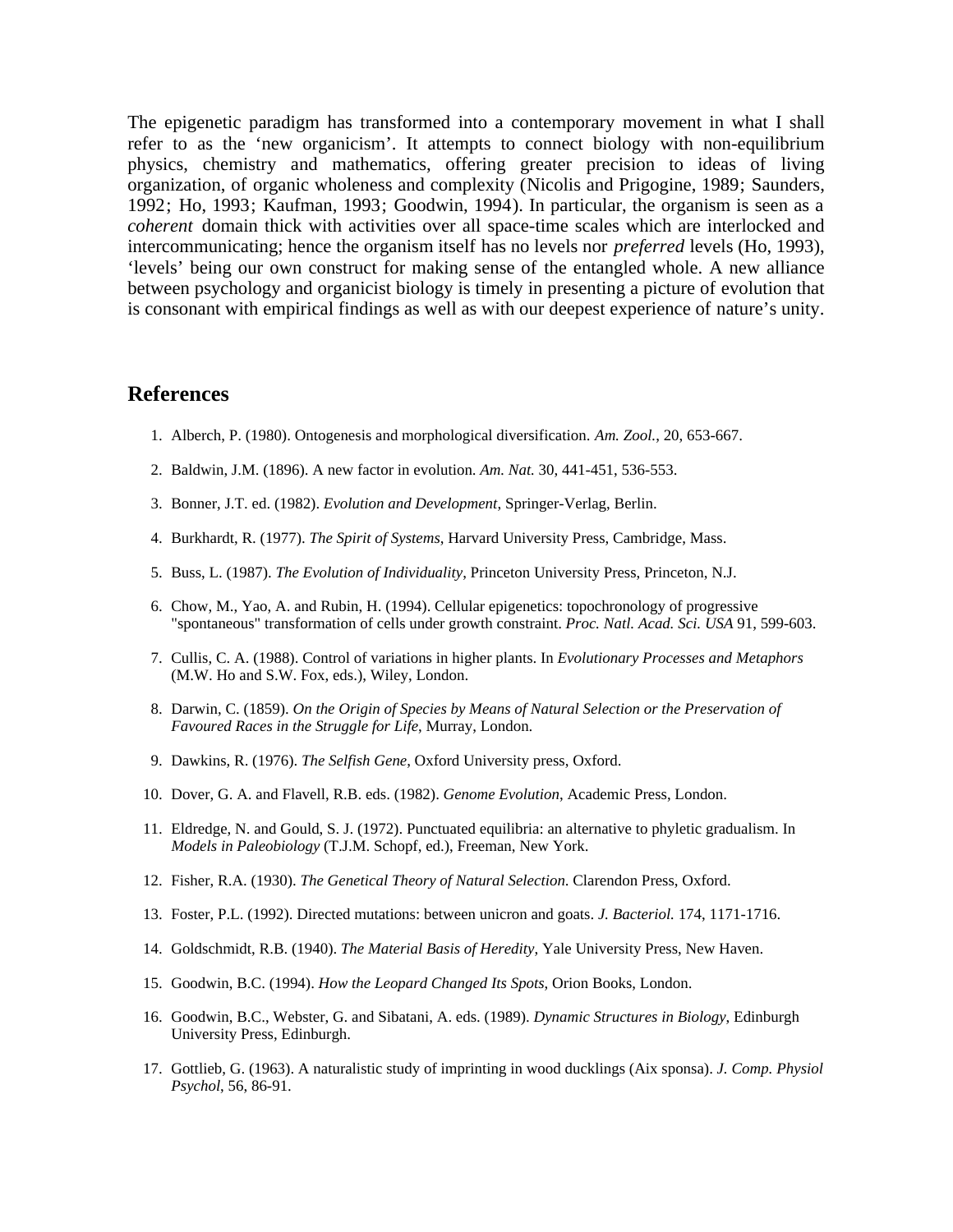- 18. Gottlieb, G. (1992). *The Genesis of Novel Behavior*, Oxford University Press, Oxford.
- 19. Gould, S.J. (1977). *Ontogeny and Phylogeny*, Belknap Press, Harvard University, Cambridge, Mass.
- 20. Gray, R. (1988). Metaphors and methods in evoluionary theory In *Evolutionary Processes and Metaphors* (M.W. Ho & S.W. Fox, eds.), Wiley, London.
- 21. Haldane, J.B.S. (1932). *The Causes of Evolution*. Longmans, London.
- 22. Ho, M.W. (1987). Evolution by process, not by consequence: implications of the new molelcular genetics on development and evolution. *Int. J. Comp. Psychol.* 1, 3-27.
- 23. Ho, M.W. (1988a). How rational can rational morphology be? A post-Darwinian rational taxonomy based on the structuralism of process. *Rivista di Biologia* 81, 11-55.
- 24. Ho, M.W. (1988b). Genetic fitness and natural selection: myth or metaphor. In *Proc. 3rd Schneirla Conference, Lawrence Erlbaum*, New Jersey.
- 25. Ho, M.W. (1990). An exercise in rational taxonomy. *J. theor. Biol*. 147, 43-57.
- 26. Ho, M.W. (1993). *The Rainbow and the Worm: The Physics of Organisms*, World Scientific, New Jersey.
- 27. Ho, M.W. and Saunders, P.T. (1979). Beyond neo-Darwinism: an epigenetic approach to evolution. *J. theor. Biol*., 78, 673-691.
- 28. Ho, M.W. and Saunders, P.T. eds. (1984) *Beyond neo-Darwinism. Introduction to the New Evolutionary Paradigm*, Academic Press, London.
- 29. Ho, M.W. and Saunders, P.T. (1994). Rational taxonomy and the natural system- segmentation and phyllotaxis. In *Models in Phylogeny Reconstruction* (R.W. Scotland, D.J. Siebert and D.M. Williams, eds.), pp. 113-124, The Systematics Association Special Volume 52, Oxford Science, Oxford.
- 30. Ho, M.W. , Tucker, C., Keeley, D. and Saunders, P.T. (1983). Effects of sucessive generations of ether treatment on penetrance and expression of the bithorax phenocopy. *J. exp. Zool*. 225, 1-12.
- 31. Humphries, C.J. ed. (1988). *Ontogeny and Systematics*, Columbia University Press, New York.
- 32. Jablonka, E. and Lamb, M.J. (1995). *Epigenetic Inheritance and Evolution -- The Lamarckian Dimension*, Oxford University Press, Oxford.
- 33. Jollos, V. (1921). Experimentelle Protistenstudien I. Untersuchungen über Variabilität und Vererburg bei Infusorien. *Arch. für Protistenkunde* 43, 1-222.
- 34. Kaufman, S. (1993). *Origins of Order: Self-Organization and Selection in Evolution*, Oxford University Press, Oxford.
- 35. Kendrew, J. ed. (1995). T*he Encyclopedia of Molecular Biology*, Blackwell Science, Oxford.
- 36. Kropotkin, P. (1914). *Mutual Aid: A Factor of Evolution*, Extending Horizon Books, Boston, Mass.
- 37. Kuo, Z,Y, (1966). *The Dynamics of Behavior Development: An Epigenetic View*, Random House, New York.
- 38. Lambert, D. M. and Hughes, A.J. (1984). Misery of functionalism: Biological function, a misleading concept. *Rivista di Biologia* 77, 477-501.
- 39. Lamarck, J.B. (1809). *Philosophie Zoologique,* Paris.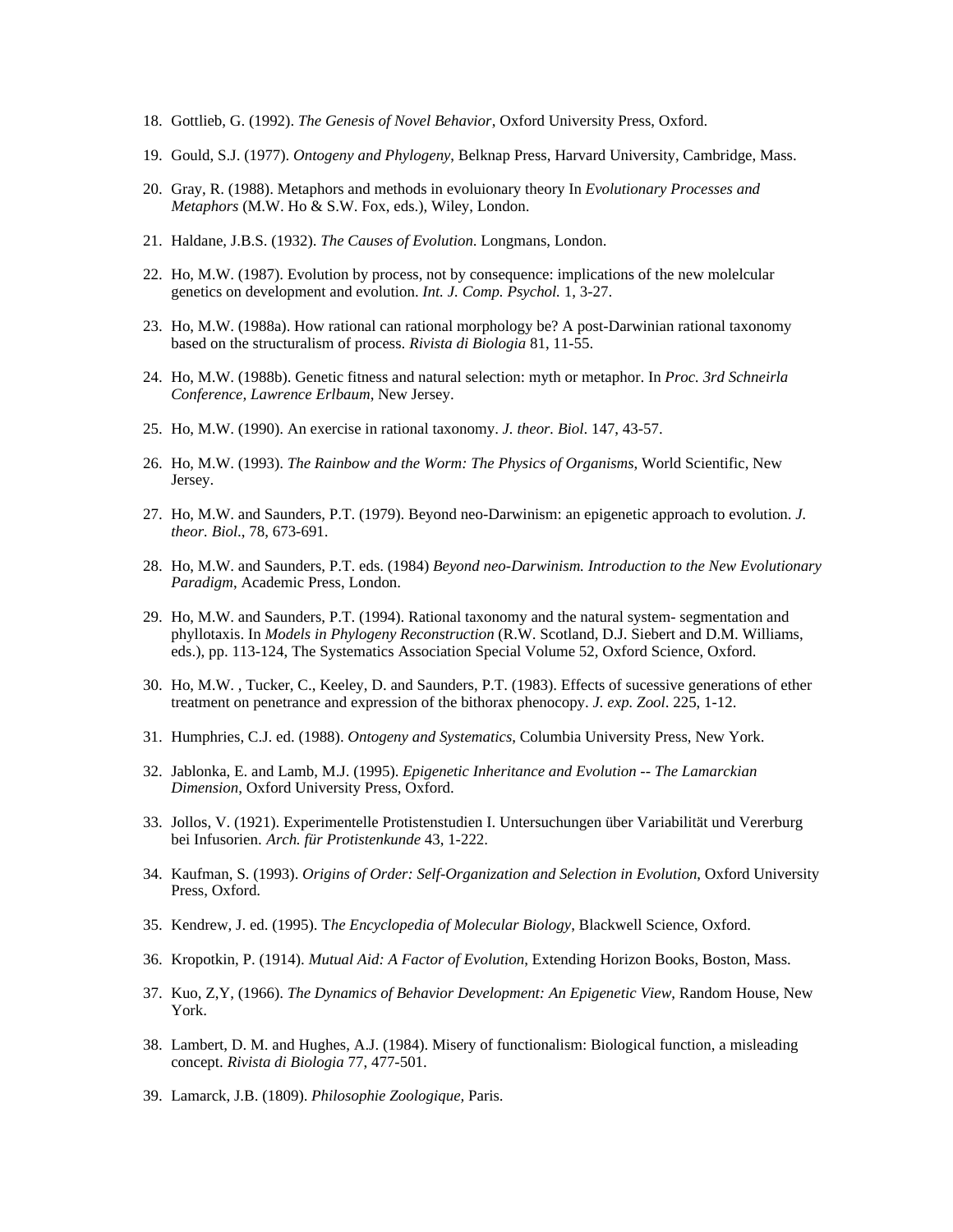- 40. Lehrman, D.S. (1956) On the organization of maternal behavior and the problem of instinct. In *L'Instinct dans le Comportement des Animaux et de l'Homme,* pp 475-514, Masson, Paris.
- 41. Lorenz, K. (1965). *Evolution and Modification of Behavior*. Univ. Chicago Press, Chicago.
- 42. Lovtrup, S. (1974). *Epigenetics*, John Wiley & Sons, London.
- 43. Malacinski, G.M. ed. (1990). *Cytoplasmic Organization Systems*, McGraw Hill Publishing Co., New York.
- 44. Maynard-Smith, J. and Holliday, R. (1979). Preface to *Evolution of Adaptation by Natural Selection* (J. Maynard-Smith and R. Holliday, eds.), The Royal Society, London.
- 45. Mayr, E. (1963). *Animal Species and Evolution*, Belknap Press, Cambridge, Mass.
- 46. Nicolis, G. and Prigogine, I. (1989). *Exploring Complexity*, R. Piper Gmbh & Co., KG Verlag, Munich.
- 47. Oyama, S. (1986). *The Ontogeny of Information*, Cambridge University Press, Cambridge.
- 48. Piaget, J. (1979). *Behaviour and Evolution*, Routledge and Kegan Paul, London.
- 49. Pollard, J. (1984). Is Weismann's barrier absolute? In *Beyond neo-Darwinism. Introduction to the New Evolutionary Paradigm* (M.W. Ho and P.T. Saunders, eds.), Academic Press, London.
- 50. Pollard, J.W. (1988). The fluid genome and evolution. In *Evolutionary Processes and Metaphors* (M.W. Ho and S.W. Fox, eds.), Wiley, London.
- 51. Rennie, J. (1993). DNA's new twists, *Scient. Am.* March, 88-96.
- 52. Rothenfluh, H.S. and Steele, E.J. (1993). Origin and maintenance of germ-line V genes. *Immunology and Cell Biology* 71, 227-232.
- 53. Sapienza, C. (1990). Parental imprinting of genes. *Scient. Am*. 263, 26-32.
- 54. Saunders, P.T. (1992). The organism as a dynamical system. In *Thinking About Biology* (W. Stein and F.J. Varela, eds.), Addison-Wesley, Reading, Mass.
- 55. Schneirla, T.C. (1966). Behavioral development and comparative psychology *Quart. Rev. Biol* 41, 283-302.
- 56. Schneirla, T.C. (1965). Aspects of stimulation and organization in approach/withdrawal processes underlying vertebrate behavioral development. In *Advances in the Study of Behavior* (D.S. Lehrman,, R. Hinde nad E. Shaw, eds), pp 1-71, Academic Press, New York.
- 57. Steele, E.J. (1979) *Somatic Selection and Adaptive Evolution*, Toronto.
- 58. Symonds, N. (1994). Directed mutation: a current perspective. *J. theor. Biol.* 169, 317-322.
- 59. Temin, H.M. (1971). The protovirus hypothesis: speculationson the significance of RNA-directed DNA synthesis for normal development and for carcinogenesis. *J. Nat. Can Inst.* 46, III-VII.
- 60. Tinbergen, N. (1963). On aims and methods of ethology, *Z.. Tierpsychol*. 20, 410-433.
- 61. Tobach, E. and Greenberg, G. eds. (1984). *Behavioral Evolution and Integrative Levels*, Lawrence Erlbaum, New Jersey.
- 62. Tobach, E. and Greenberg, G. eds. (1988). *Behavior and Evolution*, Lawrence Erlbaum, New Jersey.